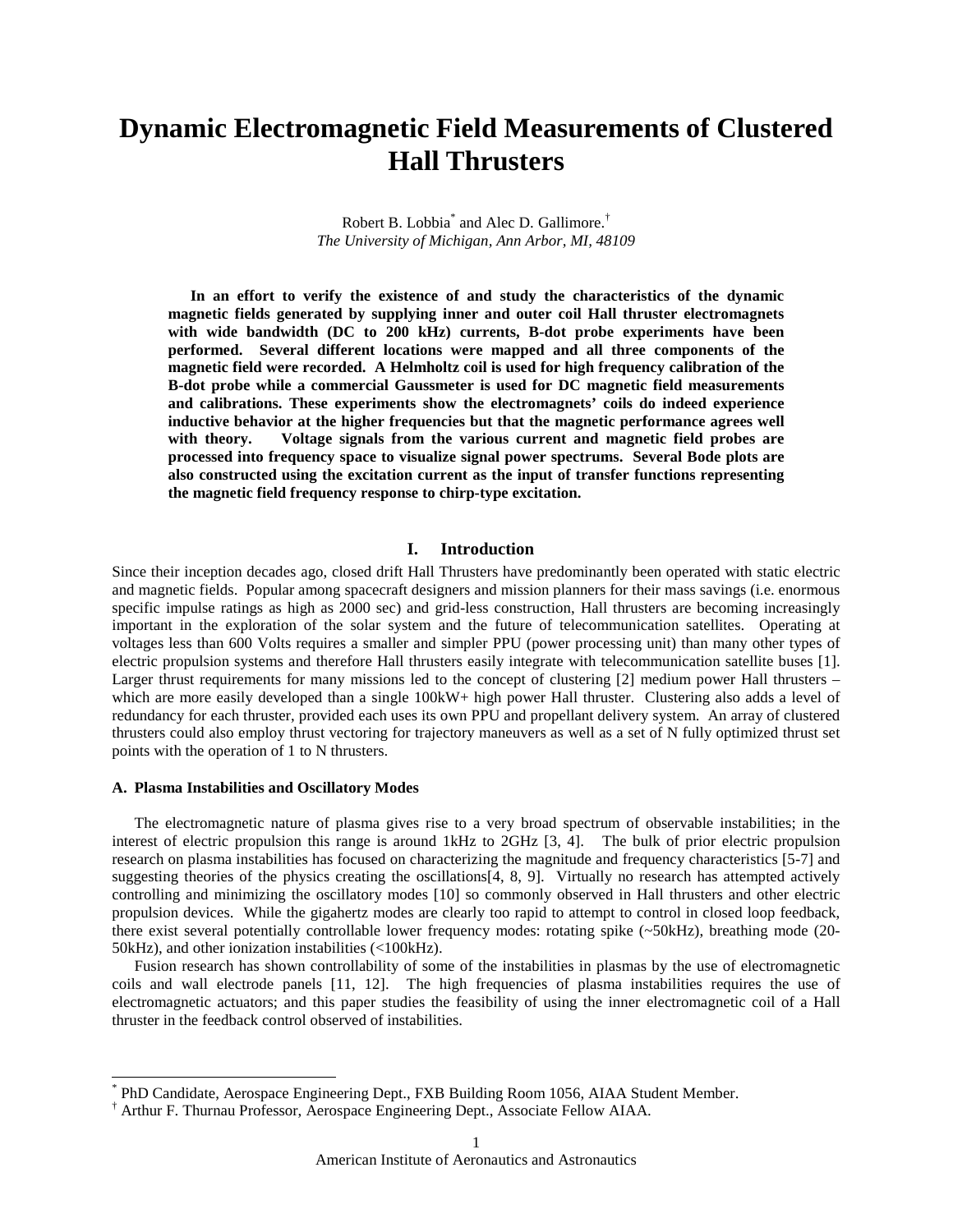#### **II. Motivation**

The various instabilities observed in electric propulsion devices are primarily detrimental [4] since rapid current oscillations can damage the PPU and cause additional sputtering and erosion. The coupling of the ionization process to these instabilities [4, 8] strongly suggests that efficiency of a Hall thruster can be altered if the instabilities can be mitigated. Thus, a high-speed feedback control system has been developed and in this paper the use of



**Figure 1. BHT-600 Cluster** (June 2006): Xenon discharge of 300V and 2A per thruster in PEPL's LVTF (Large Vacuum Test Facility) mounted on thrust stand for performance measurements.

electromagnetic actuation is studied in detail. In addition to controlling observed Hall thruster instabilities, another objective of the controller development is the minimization of clustering effects such as discharge current fluctuation crosstalk between thrusters [2]. Ultimately, measurements of thrust and erosion will show the effectiveness of controlling plasma instabilities. It seems reasonable to believe that a reduction in the amplitude of discharge current must fundamentally lead to a more efficient transfer of energy to the ion particles and thus higher thrust with less erosion (from lower  $Xe^{++}$  generation and better focusing).

## **III. Experimental Setup**

## **B. Atmospheric Electromagnetic Field Measurements**

All the experimental results presented have been obtained under normal atmospheric conditions. The plasma discharge of a Hall thruster does certainly affect the magnetic field [13] but such effects are neglected here to as to focus purely on the electromagnetic actuation scheme. The Hall thrusters used in these experiments are Busek BHT-600 thrusters setup in a 2 by 2 cluster. Each thruster has its own

independent set of power supplies and propellant lines. The lack of a plasma discharge simplifies the experiment and only the inner electromagnet and outer electromagnet power supplies are operated for each thruster.

#### **C. Magnetic Probes**

Two types of magnetic probes are used. A LakeShore Model 460 3-Axis Gaussmeter is used for measure DC and low frequency magnetic fields (less than 400Hz). Additionally, two inductive loop type "B-dot" probes [13] were built and calibrated for use in measuring dynamic magnetic fields (100Hz-100kHz). Two Helmholtz coils were constructed with known geometries in order to calibrate the B-dot probes. The first Helmholtz coil eventually shorted out (enamel coating of copper magnet wire melted) and thus a second coil was constructed with a higher Qfactor (quality factor) using larger gauge (20AWG) magnet wire to minimize heating effects. The mean coil radius in the second Helmholtz coil was 1.23cm which is also the axial separation of coils (following typical Helmholtz coil geometry). The formula for the magnetic field inside of the Helmholtz coils is then [14]:

$$
B_{\text{Helmholtz}}\Big|_{\text{center}}(Gauss) = 0.4032 \frac{NI}{R} \qquad \text{Eqn.1}
$$

Where N is the number of turns is each coil (N=11 here),  $I$  is the current flowing through each coil in Amps, and R is the mean coil radius in centimeters. A B-dot probe is quite similar to a set of Helmholtz coils except that there is only a single coil. While two probes were built, one was damaged after initial testing: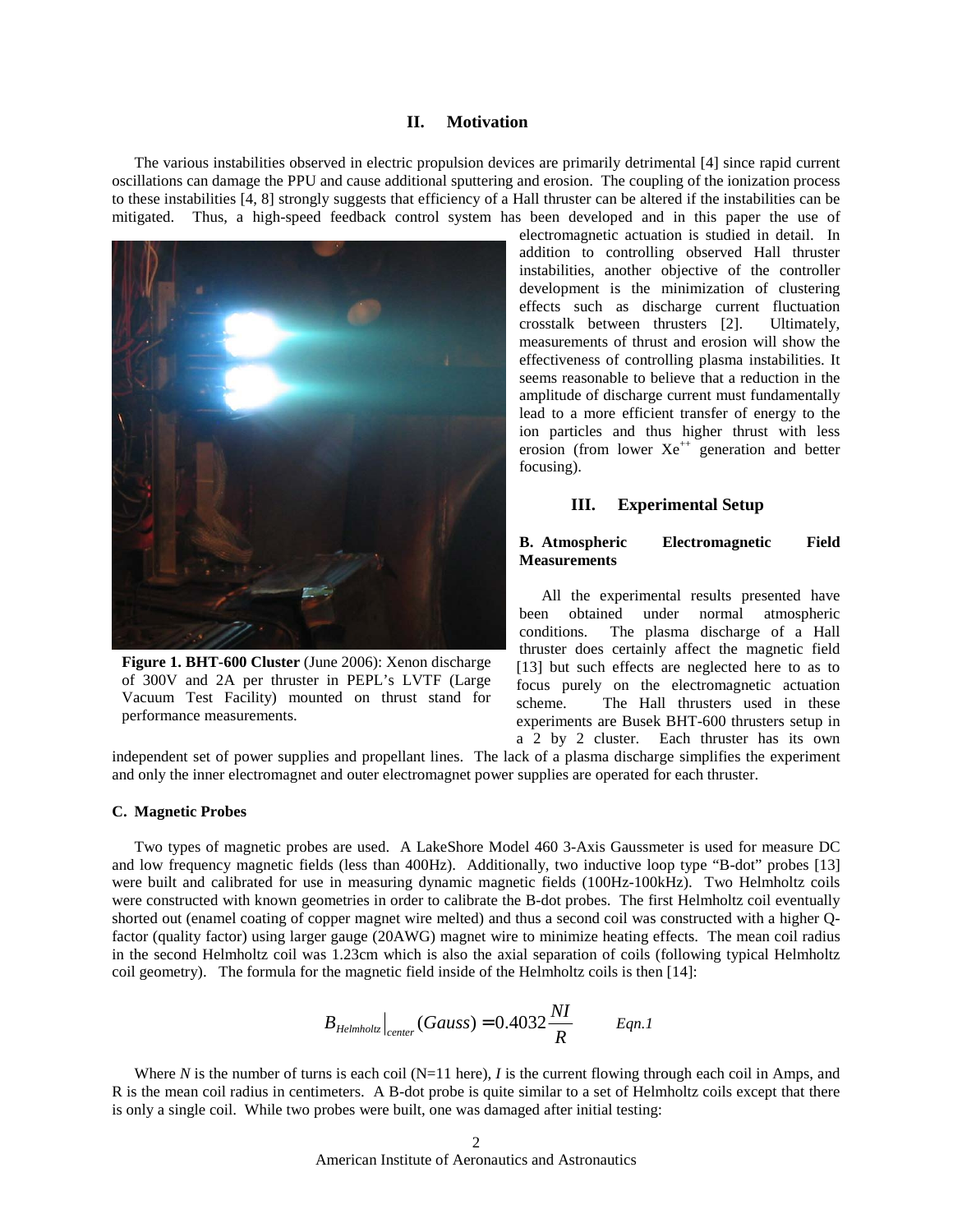

**Figure 2. B-Dot Probes.** Close-up photos of the two B-dot probes. While both probes were successfully used and calibrated, the small gauge wire of probe A proved too fragile and was damaged so that most data was then collected with probe B.

The second probe has a mean coil diameter of 8mm with 25 turns of 26AWG copper wire (see figure 2). Faraday's Law is then used to relate the measured voltage signal induced in the B-dot probes due to the changing magnetic flux setup in a dynamic magnetic field:

$$
V_{B-dot} = -N_{probe} A_{probe} \frac{dB}{dt} \qquad Eqn.2
$$

Here,  $N_{probe} = 25$ , is the turns of wire in the B-dot probe and  $A_{probe}$  is the area of the probe loop with all units in Equation 2 in SI. For the experiments performed, the  $\frac{dE}{dt}$  $\frac{dB}{dt}$  term is quite small and it is necessary to amplify the induced voltage signal. An OP37 op-amp is used to amplify the signal prior to sampling via the data acquisition system. A 500kHz low pass filter also precedes the DAQ system to prevent aliasing and high frequency pickup (since the B-dot probe's sensitivity increases with increasing frequency).

#### **D. Data Acquisition**

For the fixed frequency and DC measurements a digital 4-channel Tektronix 3-GHz Oscilloscope was utilized. For the higher frequency datasets a 500kHz 8-channel PCI-based AtoD card was used. A sample and hold buffering scheme allowed for true simultaneous channel sampling thereby ensuring accurate phase calculations between the signals. For all the non-DC experiments a Wavetek function generator is used to create a sinusoidal input to the power supply driving the electromagnet whose varying magnetic fields are being evaluated. A TTL output from the function generator is used to trigger the oscilloscope so that 512-windowed averaging can be performed on the signals.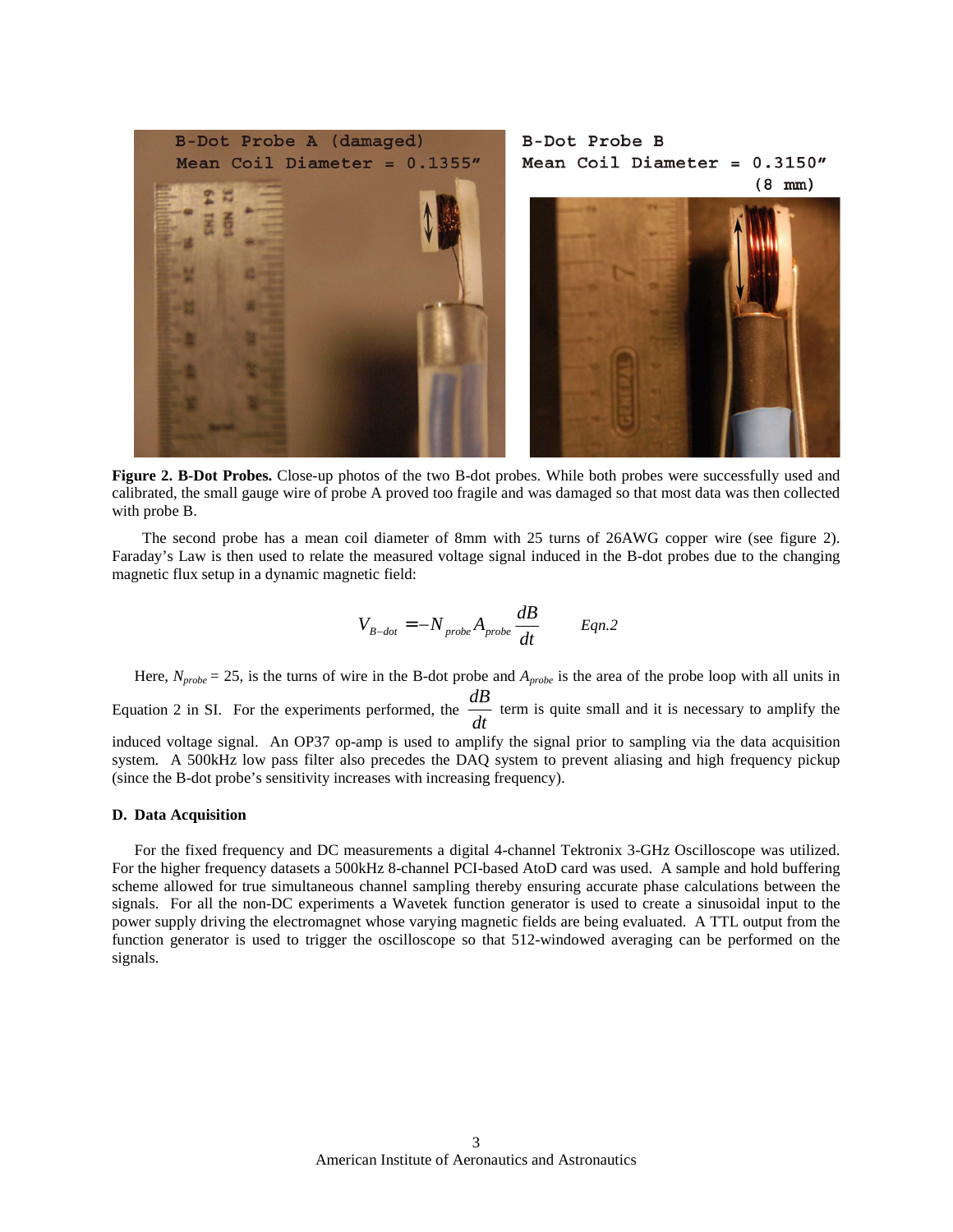## **E. Current Measurements**

A total of five different types of current measurements are used to ensure an accurate current measurement at high and low frequencies:

| $INT-5$ , Magneto Resistance Sensor                           | 100kHz Freq. Response   |
|---------------------------------------------------------------|-------------------------|
| $I_{\text{tektronix}}$ , Hall Probe Sensor                    | 5MHz Freq. Response     |
| I <sub>shunt, direct</sub> Shunt Measurement                  | Infinite Freq. Response |
| I <sub>shunt, amplified</sub> , Shunt Measurement (Amplified) | 200kHz Freq. Response   |
| $I_{\text{mon}}$ , Power Supply Current Monitor               | Unknown Freq. Response  |

#### **Table 1. Current Sensor Frequency Responses**

To the right of each current sensor is listed the rated frequency response of the sensor. Each sensor has different advantages, notably the first two sensors provide complete voltage isolation between the DAQ system and the electromagnetic power lines. The hall probe sensor has a huge bandwidth but it is also noisy and a low (50mV) level signal whereas the magneto resistive probe has a balanced bridge amplification circuit that lowers the frequency response but outputs a higher (1V) level signal. The shunt signal is also a low level signal (50mV) and it is not isolated, requiring a direct connection of the DAQ to the electromagnetic line. The second shunt signal is isolated and then amplified. Finally, the KEPCO power supply analog current monitor output is measured and compared to the other signals since the manufacturer's specifications are unclear about the frequency response of this signal.

#### **IV. Experimental Results**

#### **F. Helmholtz Coil Results**

Before measuring dynamic magnetic fields on the BHT-600 Hall thruster, a set of Helmholtz coils was used to calibrate the B-dot probe. The known geometry of Helmholtz coils allows for us to estimate the theoretical internal magnetic field. As a check of this field we inserted the LakeShore Gaussmeter to measure the DC magnetic field (results shown in figure 3).

Agreement between the measured and the theoretical magnetic fields is within about 4%. We use this data to compute a calibration factor for our Helmholtz coil thereby correcting our theoretical value. Next, a series of fixed

**Helmholtz Coil DC Field Calibration** 9.00 8.00 (Gauss) 7.00 **Bz, Axial Magnetic Field Strength (Gauss) Theoretical** Field Strength 6.00 Theoretical (Corrected) LakeShore Gaussm 5.00 Axial Magnetic 4.00 3.00 8z, 2.00 1.00 0.00 0.00 0.20 0.40 0.60 0.80 1.00 1.20 1.40 1.60 1.80 2.00 **Total Helmholtz Coil Current (Amps)**



American Institute of Aeronautics and Astronautics 4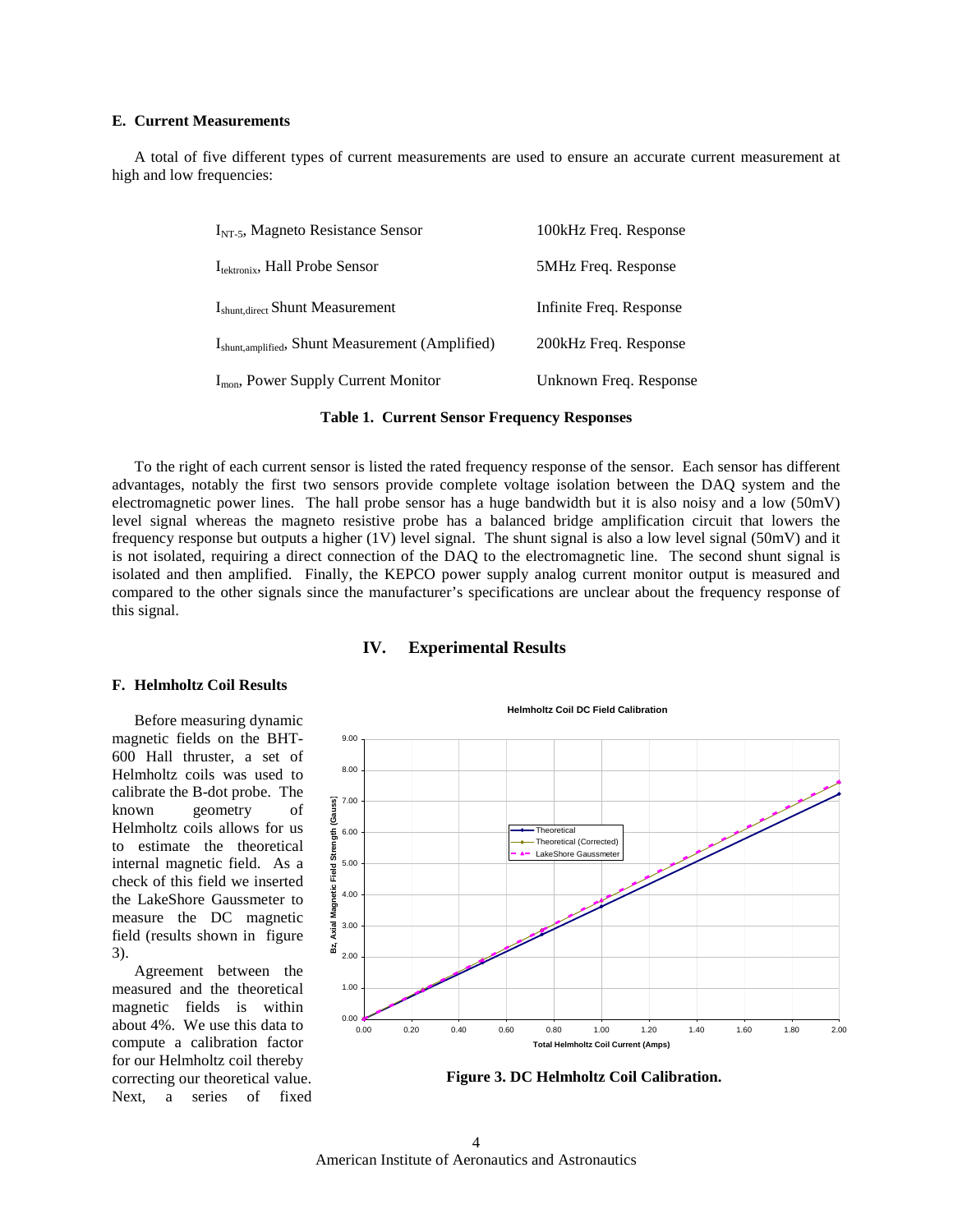frequency experiments were carried out to calibrate our B-dot probe at frequencies between 100Hz and 100kHz:



**Helmholtz Coil Low and High Frequency Operation**

**Figure 4. B-dot Probe Frequency Calibration.**

Here we again see excellent agreement between the expected field and the measured field. Since the B-dot probe is actually measuring  $\frac{dE}{dt}$  $\frac{dB}{dx}$  we have integrated to compute the RMS value of the magnetic field:

$$
B_{rms}(Tesla) = \frac{V_{B-dot,rms}}{2\pi\eta GN_{probe}A_{probe}f}
$$
 Eqn.3

The  $2\pi f = \omega$  term in the denominator simply arises from integration of a sine wave at frequency *f*, in Hertz. *G* in this equation is the gain set by the op-amp and for most experiments a value of 11005 is used. A B-dot probe efficiency factor,  $\eta$ , was introduced here but the satisfactory agreement observed in figure 4 prompts us to set this to one. The integration also introduces a 90<sup>°</sup> phase shift between the magnetic field and the voltage as shall be seen more clearly later on. The drop-off that occurs as the frequency increases beyond 20kHz occurs due to limitations in the power supply's frequency response. An ideal power supply with an infinite frequency response would not exhibit this trend as is indicated in figure 4. The LakeShore Gaussmeter was configured to measure RMS values and those results are also shown, but the extremely limited frequency response of that probe proves of minimal usefulness at the frequencies of interest here. Besides providing a solid DC reference field measurement, the other useful aspect of the LakeShore Gaussmeter probe was in examining the uniformity of the magnetic field interior to the Helmholtz coils. As the coils were only 3 times the size of the B-dot probe utilized, there was some concern about field non-uniformity that may adversely effect the calibration. Thanks to the clever design of the Helmholtz coil pair (which is designed to create an optimally uniform magnetic field) the DC-400Hz magnetic fields measured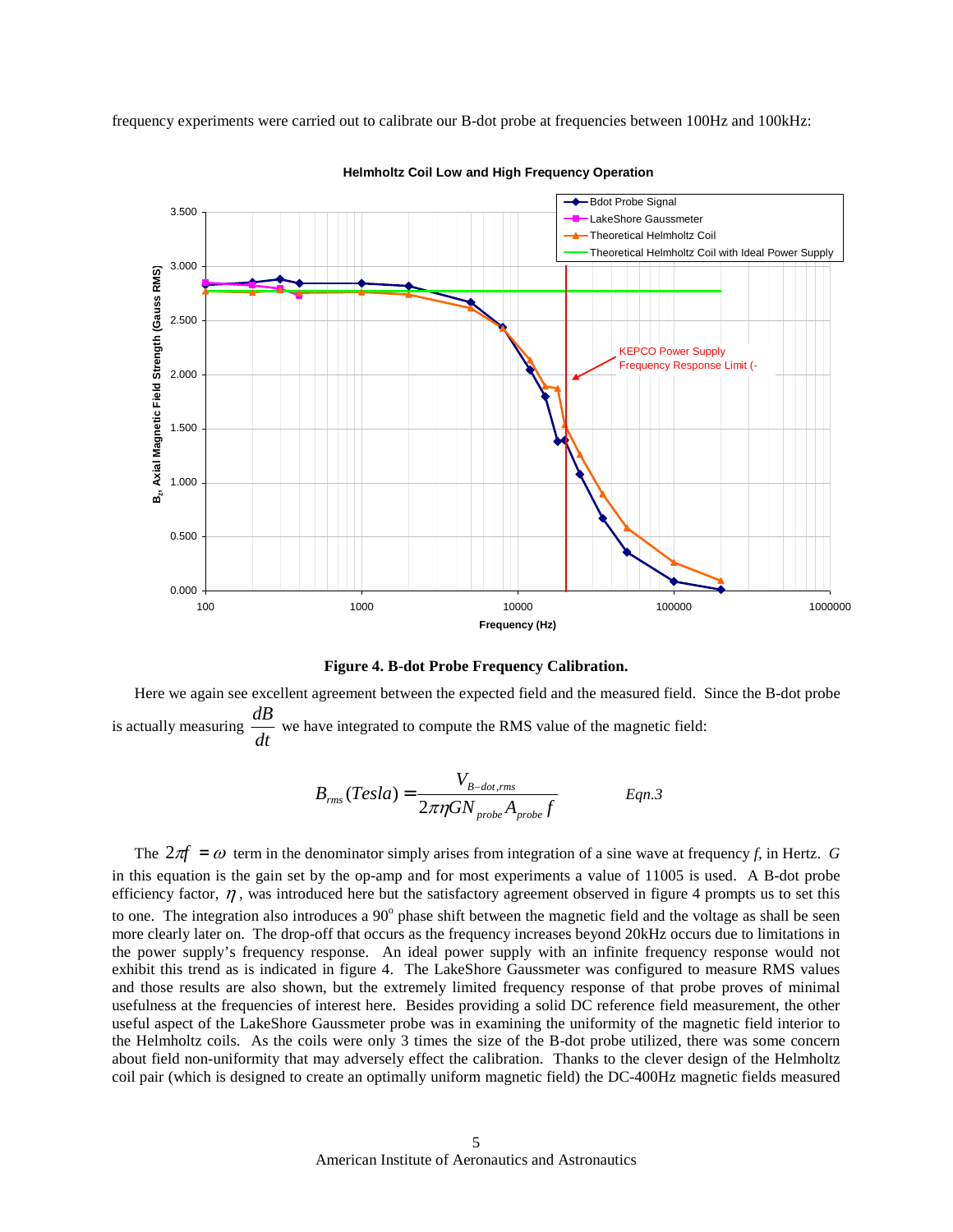over the bulk of the internal volume varied by merely  $+/- 0.01$  gauss (or on the order of  $<1\%$  of the total magnetic field)!

#### **G. Chirp Experiments in the Time Domain**

Measuring the response to fixed frequency sine waves provides incredibly clean signals with precise voltage RMS values due to the trigging/averaging scheme used on the scope (about 5 million voltage points are used to make a single RMS reading!) and the high voltage resolution of the scope. But such measurements are tedious and can verily miss key features of interest in the response. Another approach is to use a so-called "chirp" waveform. Mathematically, a chirp is still a sine wave but with a time dependant frequency:

$$
y_{chirp}(t) = A \cdot \sin(2\pi \cdot f(t) \cdot t)
$$
  

$$
f(t) = f_{start} + \frac{\left(f_{stop} - f_{start}\right)}{t_{sweep}} \cdot t
$$
 Eqn.4

In using signals of this form to excite the electromagnetic field, a single chirp waveform spanning the time, *tsweep*, can be used to analyze the entire frequency response between the frequencies *fstart* and *fstop*. For typical chrip experiments  $f_{star}$ =200Hz,  $f_{stop}$ =100kHz, and  $t_{sweep}$ = 10-seconds; thus, the sine wave frequency increases about 10kHz each second. If our electromagnet was instead a loudspeaker, the noise would actually sound like a "chirping" bird, hence the name. A PC-based DAQ system then samples the chirp signal and the electromagnetic response signals from the various probes. In a two signal input-output experiment each signal is simultaneously acquired at 250kHz for about 20 seconds (a 125kHz Nyquist frequency) which is sufficient for the measurement of the 200Hz-100kHz chirp bandwidth. A small portion of such a signal is shown below:



**Figure 5. Time response of chirp input signal.** Portion of chirp signal inner-magnet input swept from 200Hz to 100kHz over 10 seconds. Except for the numerically integrated signal B(t), these are the raw signals (*unsmoothed*) with the appropriate unit conversion.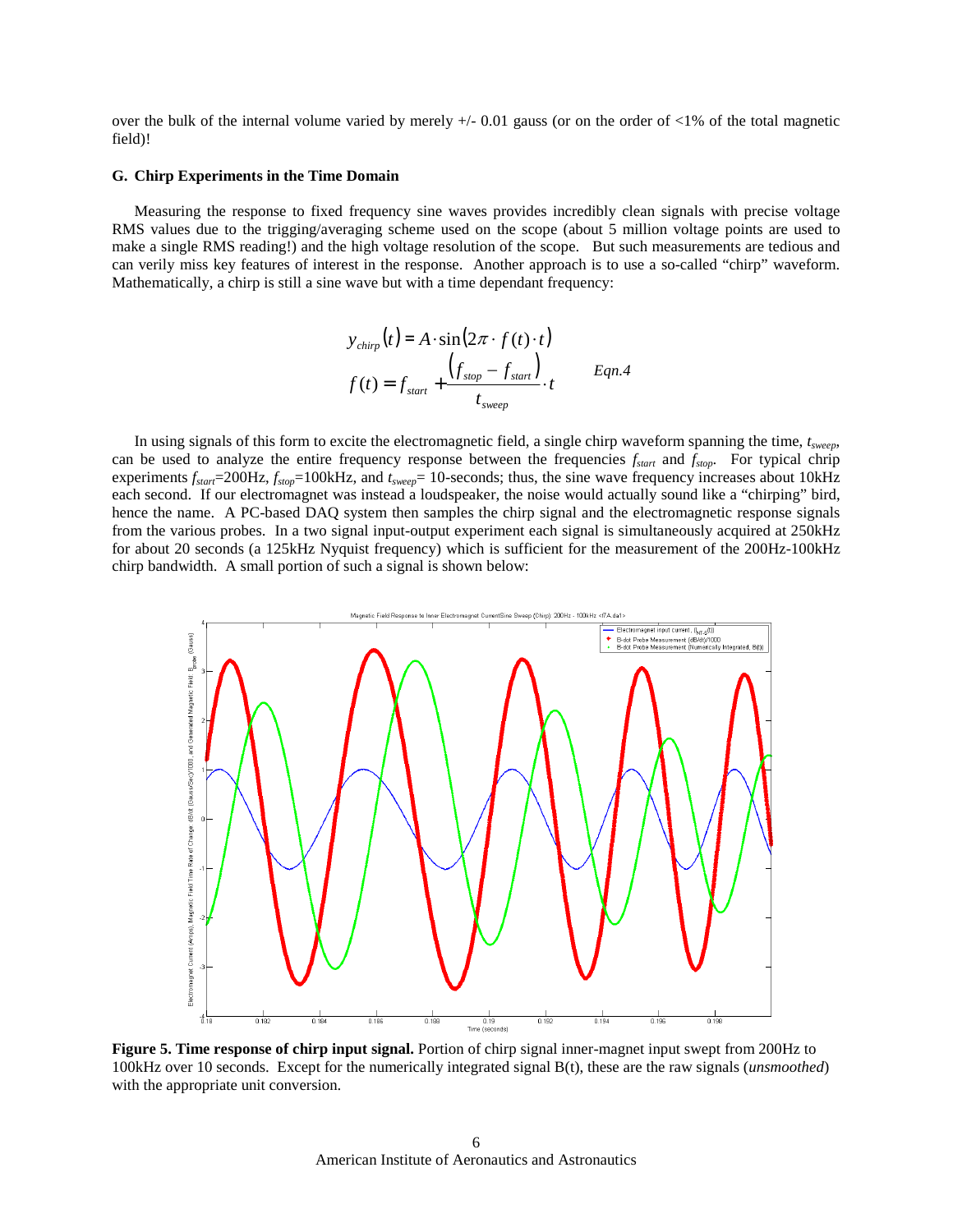In this snapshot the frequency is minimal (200Hz) at the second peak and increases as time progresses. Also it can be seen the signal magnitudes for  $dB(t)/dt$  and  $B(t)$  decrease with the increasing frequency while the input current signal remains constant. To make this data more useful it is now necessary to study its fft (Fast Fourier Transform).

#### **H. Power Spectrum (FFT)**

The mathematical result of an fft applied to a time domain signal is the set of magnitude (and phase) coefficients of a series of sine waves with linearly varying frequencies (much like a chirp signal) that when added together would recreate the time domain signals. Effectively, the fft transforms the signal from the time domain to the frequency domain. This allows us to study the signals similar to how was shown earlier in figure 4, but in a more efficient manner. With our linear fft the frequency resolution of a single transformation is roughly 0.05Hz and plotting all these points (over 5 million) is not trivial; and thus for practical purposes we only plot a fraction of the points but keep in mind that all the points are processed fully prior to plotting. Now to minimize noise in the fft (0.05Hz is a very fine grid) each chirp sweep completes two cycles per 20 second data set and 3 to 6 datasets are collected at each operating condition. Computation of the frequency response of the magnetic field is a linear process and in that sense repeatable (where as the time domain response of a non-triggered chirp is not linear) so that averaging multiple data sets together is quite valid and considerably reduces the scatter of the points in the frequency response plots. For the data in Figure 5 we have applied an fft (and used it along with five other fft's) to produce the following power spectrum plot:



**Figure 6. Power Spectrum Response of B-dot probe.** Probe location is the center of the discharge channel orientation of probe set to measure radial magnetic flux variations.

The negative spikes on the low frequency side of the data are artifacts from the brief low frequency residence time of the chirp (recall: 10kHz/sec is the sweep frequency rate of change). As shall soon be seen, this effect disappears in Bode plot analysis where the artifacts in the input (the solid blue curve in figure 6) exactly cancel the artifacts in the output signals! While the power spectrum if often the main representational use of fft transformed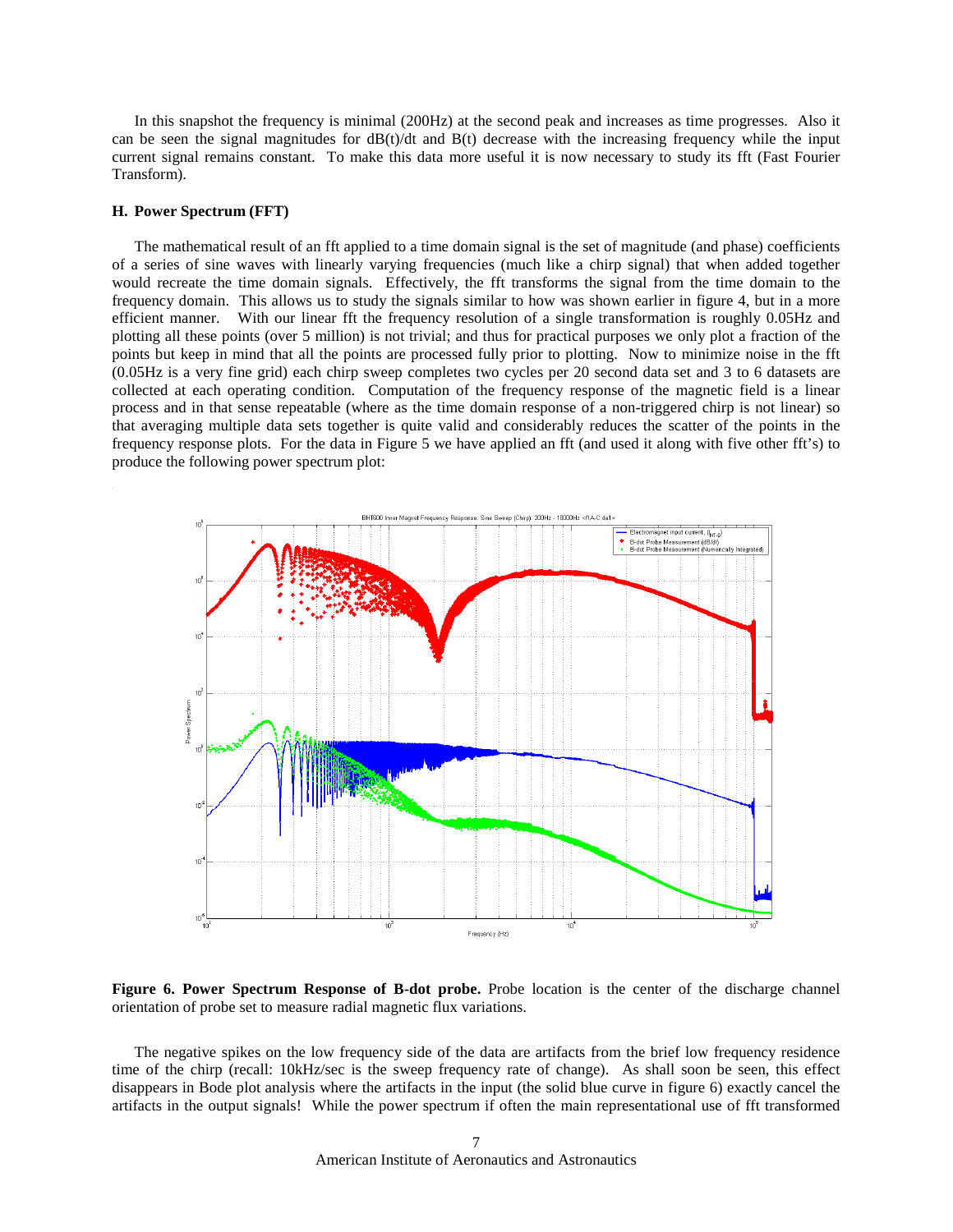data, it is really just the beginning of the analysis from a controller design standpoint. A richer description of the system dynamics of our excited electromagnet is achieved by the use of Bode plot analysis.

### **I. Bode Plots Analysis**

A Bode plot is actually two separate plots with identical abscissa (the swept frequencies). The upper of the two plots is similar to the power spectrum plot in that both represent the complex magnitude of the fft terms but for the Bode plot the magnitude is taken from the "transfer function" coefficients (output/input). The transfer function is obtained when the output signal fft (the *excited* magnetic field) is divided at each frequency by the input signal fft (the *excitation* electromagnetic current) at each corresponding frequency. Bode plots are incredibly versatile design tools because any two simultaneously acquired signals can be used to create a transfer function relating how the signals correlate to each other. Now, the lower plot in a Bode plot is a representation of the phase difference between the input and output signals  $(-180^\circ)$  to  $180^\circ$ ). Use of this phase spectrum is critical in stability analysis since an input  $180^\circ$  off phase with the output may cause it to explode ("destabilize") if the magnitude of the transfer function exceeds a unity threshold. Next we examine the Bode plot obtained from the data in figure 6 by dividing the output signals ( fft[dB(t)/dt] and fft[B(t)] ) and dividing them by the input signal ( fft of the electromagnet current):



## **Figure 7. Bode plot for Inner Magnetic Field Frequency Response to Input Current.** Chirp input (200Hz-100kHz) provided to inner magnet of thruster.

Obtaining the physical magnitude (in gauss units) is not as simple as in the fixed frequency case where *Equation 3* was used to directly compute the  $B_{rms}$  values from the  $V_{Bdot,rms}$  values – indeed it doesn't make sense to even compute the  $V_{\text{Bdot,rms}}$  values as the chrip wave is continually changing magnitude and frequency in the time domain. Direct numerical integration of the  $V_{Bdot}(t)$  signal is one approach to obtaining the magnetic field and this has been included in figures 5-7. But the sensitive B-dot probe signal has jitter (variation of the mean) from external sources (radio waves, and other EM radiation from computers and power supplies in the laboratory) that makes the integration prone to cumulative offset errors. For this reason, the signal has been integrated in a second way: by multiplying the transfer function of the  $V_{Bdot}(t)$  signal by an integrating transfer function. The mathematical Laplace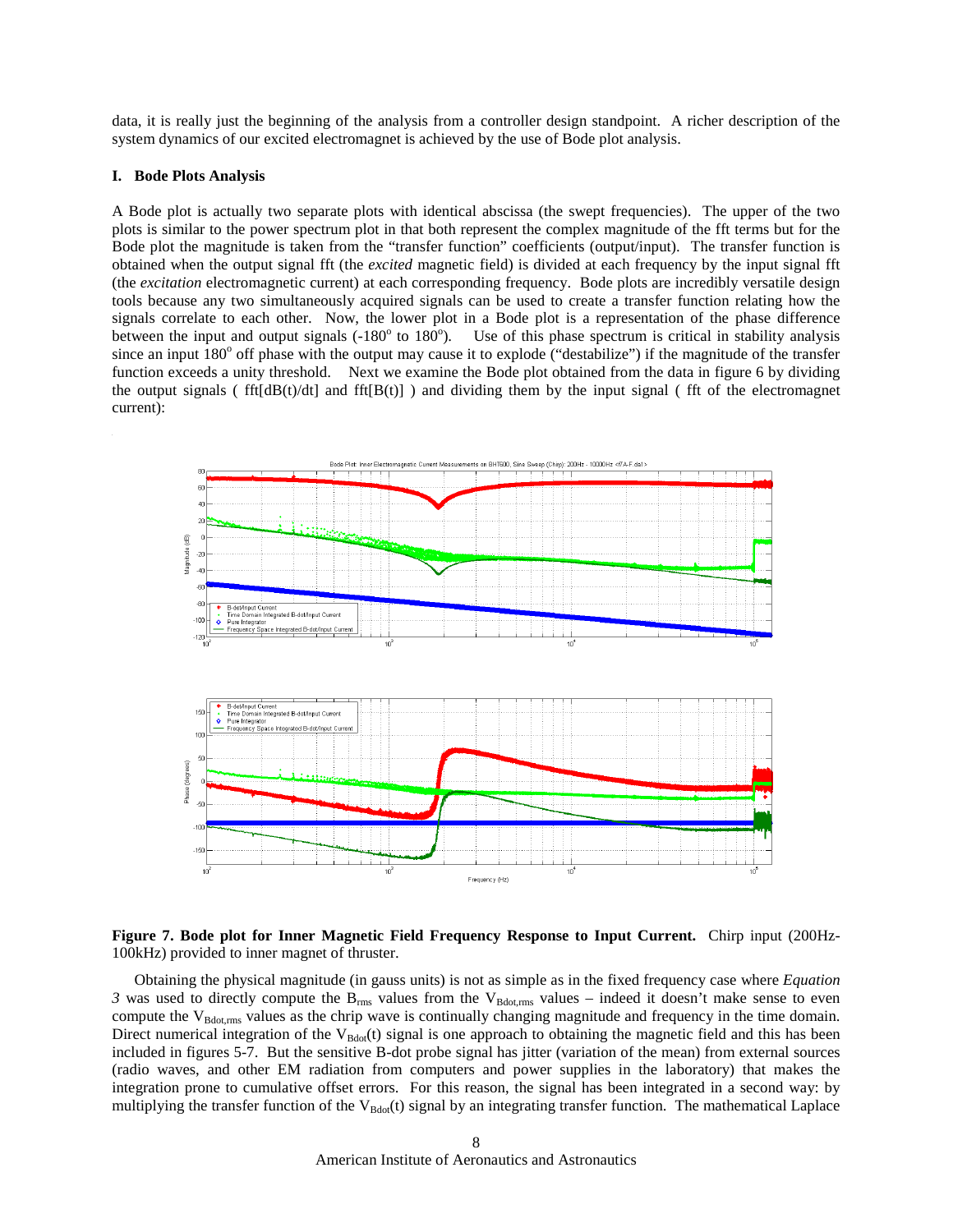transformation of the integration operation is  $H_{interator} = 1/z$ , where  $z = -i \times 2\pi f$ . The complex magnitude and phase of this operator are shown in the preceding Bode plot. Integration of any signal introduces a  $-90^\circ$  phase shift (at all frequencies) as is clearly seen in the solid blue line in the lower portion of figure 7. Using this integrator creates the dark green traces in figure 7 which represent the magnitude and phase of the B-dot probe's measurement of the magnetic field relative to the inputted current.

For example, the unity magnetic-field/input-current magnitude point in figure 7 occurs at 400Hz (0dB). At this frequency the RMS value of the magnetic field (in gauss) will be equivalent the RMS value of the current (in Amps). To check this we have used the LakeShore Gaussmeter to map the frequency dependence of the magnetic field:



#### **Frequency Decay with LakeShore 460 3-Channel Gaussmeter**

**Figure 8. RMS Magnetic Field Measurements with Gaussmeter,** all three components of the magnetic field are shown, and an insert photo labels all the coordinates. The probe shown here is actually the B-dot probe but the gauss probe was inserted at the same location to make the RMS field measurements shown. Note: the probe support rods and hardware are all nonmagnetic stainless steel or copper.

Now, on the far right of the above plot, the y-component (shown in red) of the magnetic field measured with the LakeShore Gaussmeter is 0.864 gauss-rms (at 400Hz) while the drive current at this condition was measured as 0.820 Amps! The two values are only 5.1% off from the expected 1:1 mapping of amps to gauss at this frequency. The phase portion of the Bode plot also indicates that the phase by which the magnetic field lags behind the current is approximately 130°. Now in a pure inductor the current in the electromagnet should lag the voltage driving it by exactly 90°.

Here our treatment of the Hall thruster inner electromagnet as an inductor is not quite ideal. If fact, the Q-factor of our inductor is estimated to be (Reactance/Resistance)  $Q=X/R=0.981\Omega/1.56\Omega = 0.629$  at 400Hz. (See Appendix, figure12, for impedance V/I characteristic curve used to compute reactance and estimate inner magnet coil inductance). An ideal inductor would have an infinite Q-factor which shows our IM to be a poor inductor at this frequency! Since the Q-factor varies with frequency we can calculate that even at 100kHz our Q-factor is 21 which is somewhat closer to a real inductor but not quite ideal.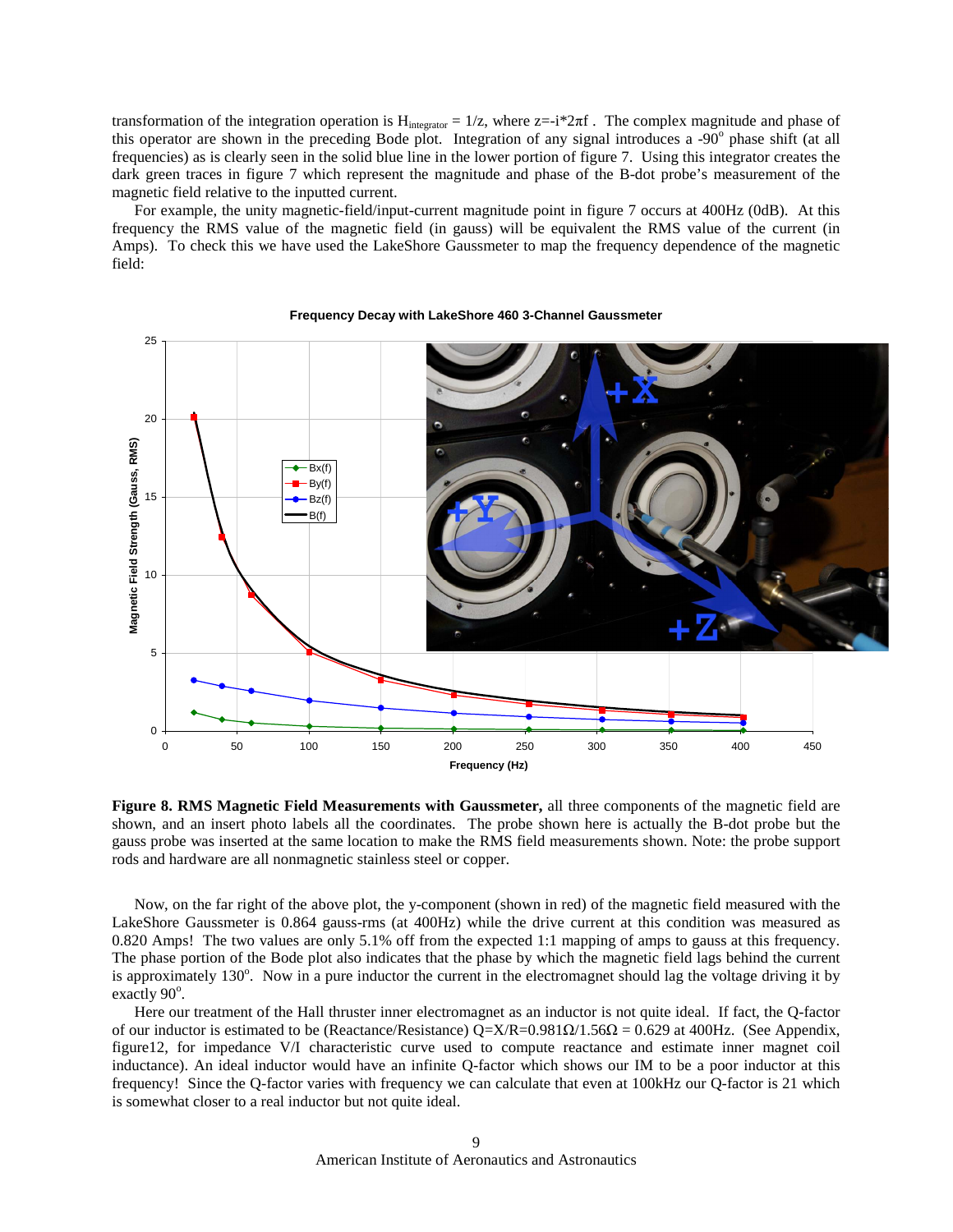With our non-ideal inductor we can still calculate the phase shift between the voltage and current as the arctangent of the Q-factor (neglecting capacitive effects). At 400Hz this phase difference is  $32.2^{\circ}$  instead of 90 $^{\circ}$ .

### **J. Bode Plots Analysis Continued: Axial Probe Location**

The Axial position of the B-dot probe was positioned in the center of the Hall thruster discharge channel for the preceding results since the radial magnetic field is maximized at that location. In Hall thruster operation, the bulk of the ionization is believed to occur here and thus it is a sensible location to evaluate the dynamics of the excited magnetic field. Next, a Bode plot is presented that shows how this response varies when moving away from the thruster in the positive z direction (see figure 8):



**Figure 9. Axial Dependence of Bode plot for Inner Magnetic Field Frequency Response to Input Current.** Chirp input (200Hz-100kHz) provided to inner magnet of thruster.

Here it is seen that the magnetic field drastically loses strength (-10dB) at just 3cm downstream of the thruster discharge channel. Additionally, the discrepancy between magnetic field strength measured at the six different locations narrows with increasing frequency and by 2kHz the signals are quite close (within 5dB) to each other (see Appendix, figure 15 for the low frequency field variation at these same locations). This banding together is likely due to the magnetic core absorbing all the magnetic field at these frequencies, but it was a somewhat unexpected result that will be investigated in future experiments.

#### **K. Bode Plots Analysis Continued: Probe Orientation**

Prompted by the unexpected trend observed in figure 9, a set of chirp experiments was performed with the B-dot probe loop rotated to align with the x-coordinate and the z-coordinate (see figure 8) as well as the y-coordinate (or the radial-coordinate) with respect to a single thruster. The following Bode plot shows the magnetic field response curve for these 3 coordinates in a location just 1cm axially away from the discharge channel. A fourth curve shows the z-coordinate aligned orientation taken the same distance away axially but aligned with the thruster's center (which would be directly over the top of the inner magnet):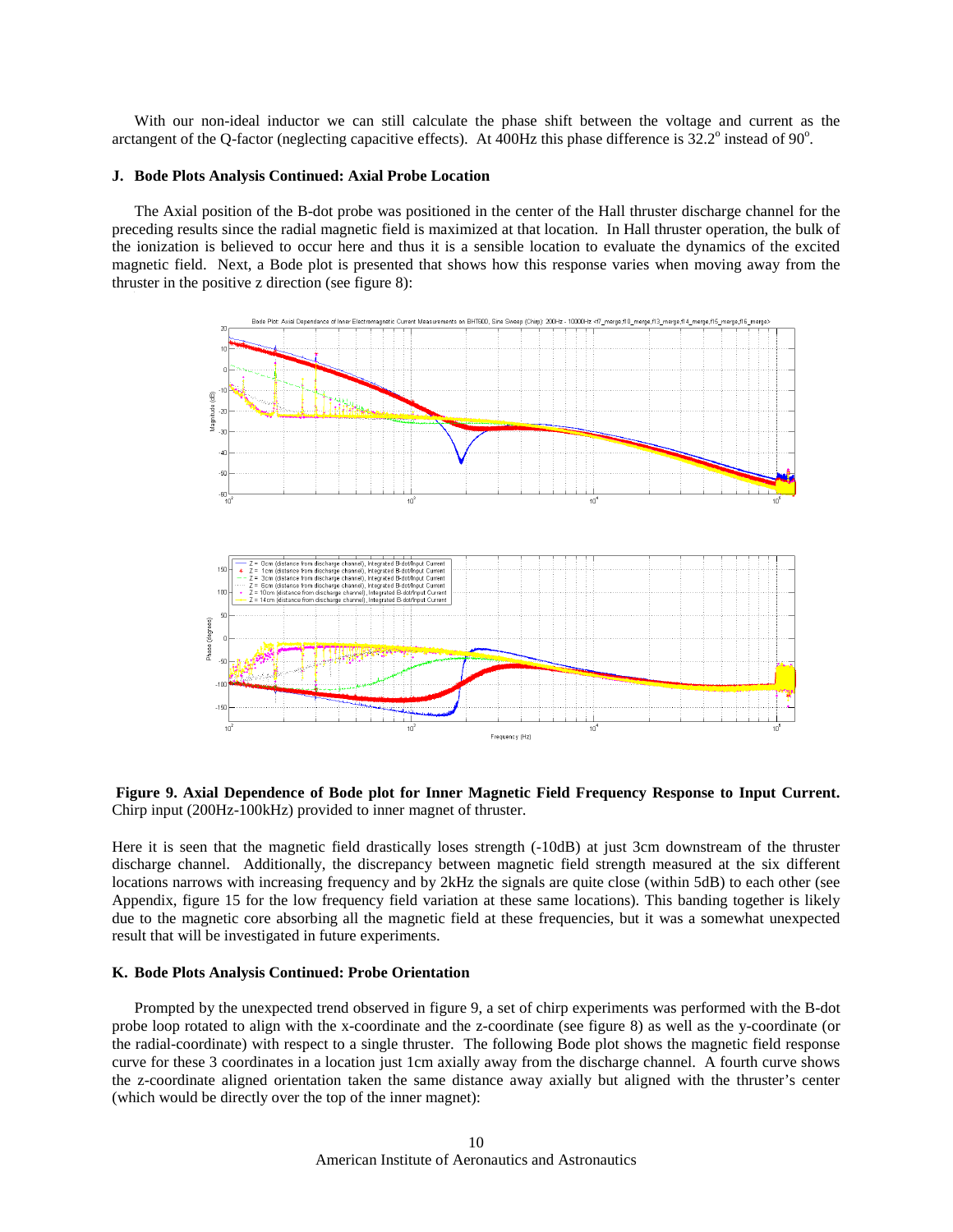

## **Figure 10. B-dot Probe Orientation Dependence of Bode plot for Inner Magnetic Field Frequency Response to Input Current.** Chirp input (200Hz-100kHz) provided to inner magnet of thruster.

Merging of the signals is again observed at frequencies above 2kHz, and the fourth curve (labeled "Orientation C2") reveals that the magnetic field response is largest in this position and at low frequency (200Hz) is nearly equivalent to the response in the middle of the discharge channel (see figure 9, z=0cm trace). But one key distinction between these two cases is the notable linearity of the Orientation C2 trace which lacks the dip that occurs at 1900Hz in the magnitude response of the z=0cm case. For a pure inductor we would expect exactly such a linear trend in magnitude and a constant  $90^\circ$  phase difference (between the electromagnet voltage and current) which is also observed.

#### **L. Bode Plots Analysis Continued: Magnetic Field Offset Effects**

The final result presented shows how the inner magnetic field's frequency dependence is affected by additional electromagnet operation (here the orientation and location of the B-dot probe is returned to the nominal configuration as presented in section I.):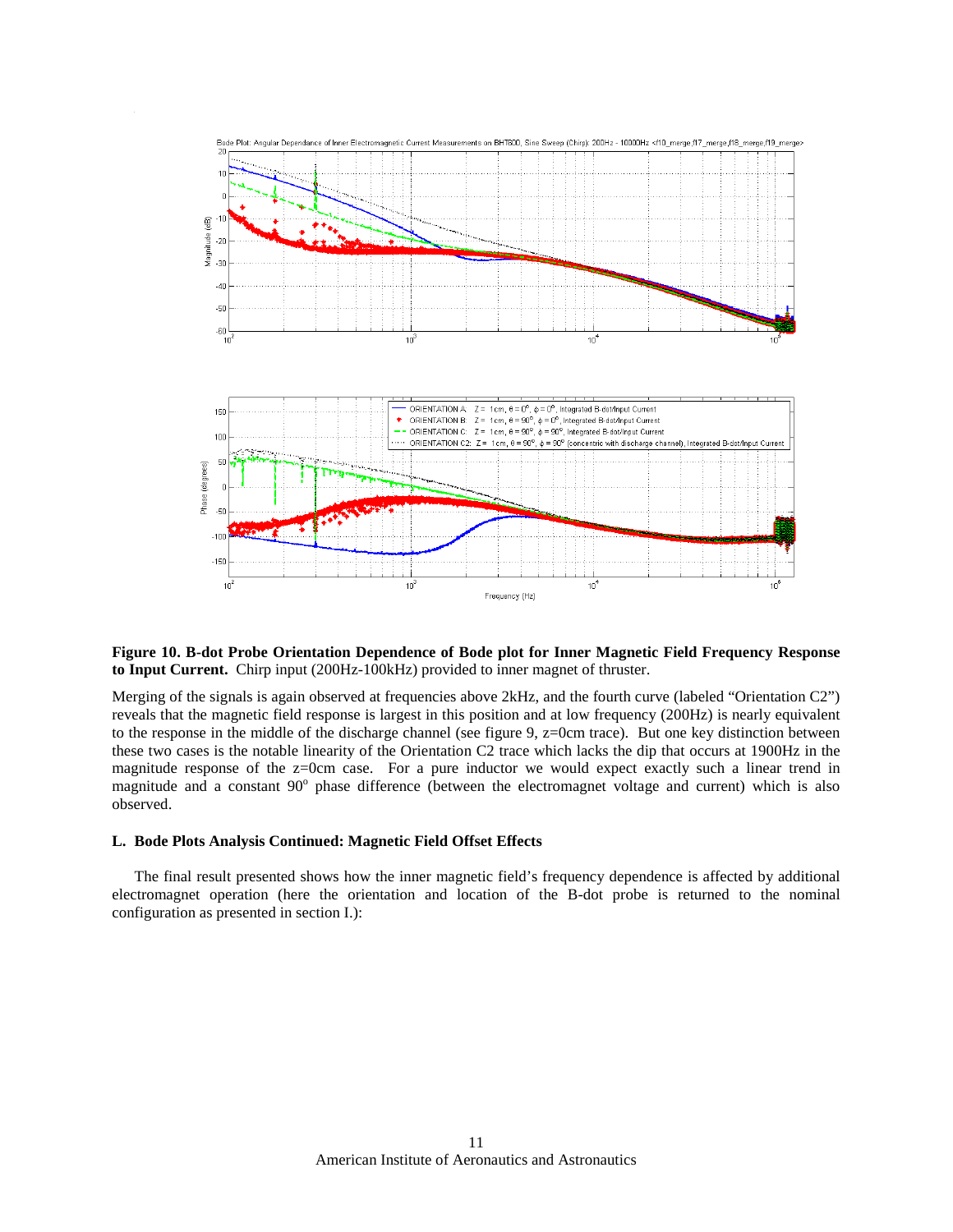

**Figure 11. DC Magnetic Field Offset Effect.** Adding a constant magnetic field to the chirp experiments performed has little effect of the shapes of the Bode plot response curves in the frequency ranges shown above. Here, a 1Amp peak to peak chirp input (200Hz-100kHz) is provided to the inner magnet of the thruster with mean value of 0.5Amps while a DC magnetic field of 2Amps is provided to the outer magnetic coils.

Indeed, adding a DC value to any signal that is applied to a fast Fourier transformation will only alter the fft coefficients at very low (near DC or 0Hz) frequencies. Now, since the output of a B-dot probe is directly proportional to dB(t)/dt we further see that our B-dot probe shouldn't even observe DC magnetic fields as is clear in figure 11.

## **V. Conclusion**

The magnetic dynamics of the Busek BHT600 Hall Thruster have been observed in detail by excitation of the electromagnet supply current at frequencies ranging from DC to 100kHz. A Helmholtz coil was constructed calibrated and then used to calibrate the high frequency operation of two B-dot or inductive loop probes. Five different measurements were made of the electromagnet current to ensure accurate magnitude and phase comparisons against the B-dot probe signal. Time domain data was collected and processed into the frequency domain to study power spectrum plots and Bode plots. For the electromagnetic frequency response to the input current, magnitude and phase information was gathered at various axial locations and angular orientations, and under the addition DC magnetic fields.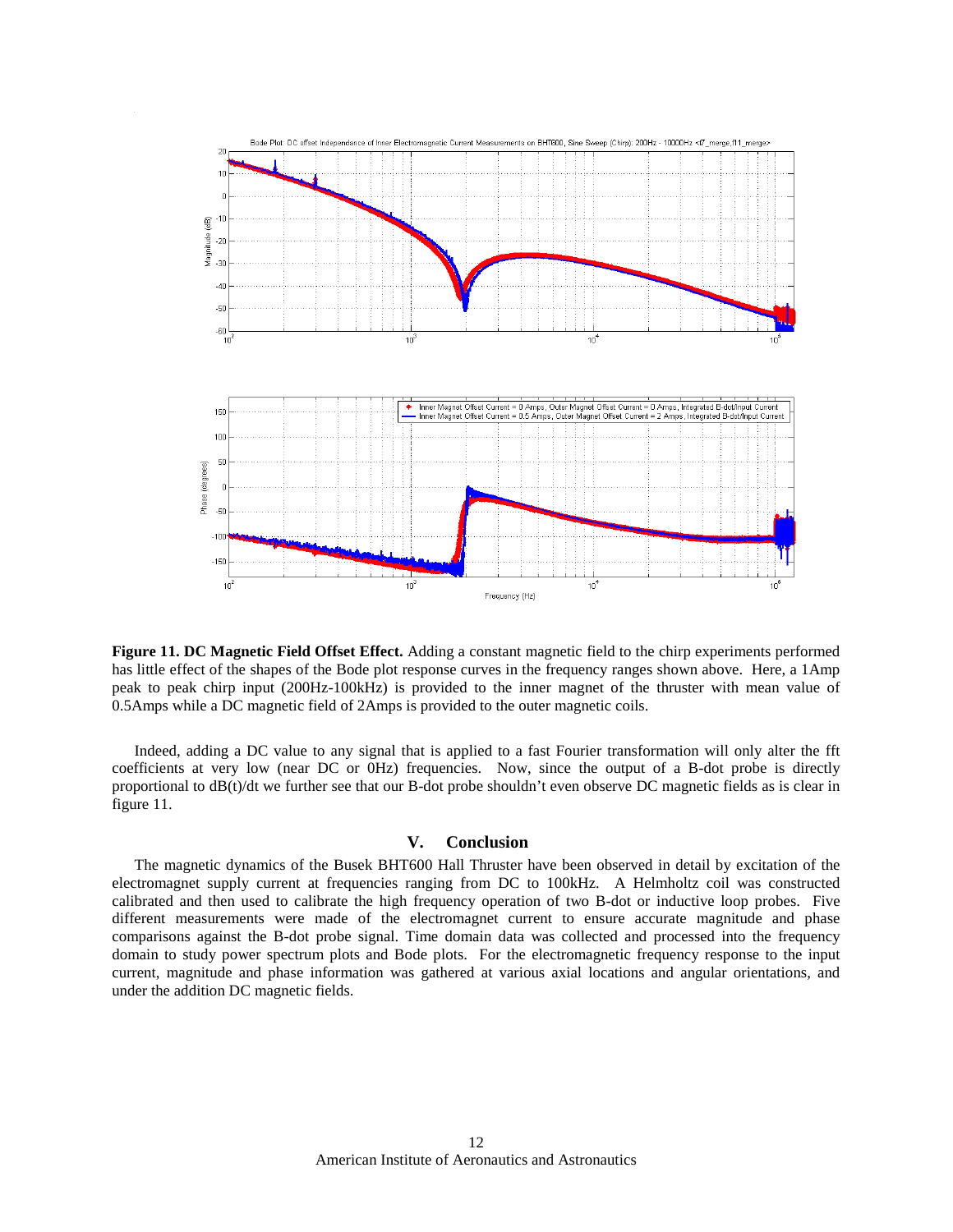## **Appendix**



**Figure 12. Effective impedance plot.** For reactive circuits the concept of resistance is generalized and renamed "Impedance" or Z. Ohm's Law is then generalized to relate complex valued voltages and currents as V=IZ [15]. The above plot uses measured values of voltage and current to calculate the impedance as it varies with frequency. While the x-axis is plotted logarithmically the variation in impedance is quite linear with frequency as the linear fit correlation term,  $R^2$ , indicates. From this plot the Reactance is determined by using the above y-intercept of 1.56 $\Omega$ as the Resistance. The curve that then results is again fitted with a linear curve and the slope is precisely equivalent to the circuit inductance times two pi:  $2\pi L$ . This provides us with an estimate of 99.14 µHenries as the inductance of the BHT600 inner electromagnetic coil (with core).



**Figure 13. Bode Plot of Power Supply IM3 Current Response from 5 different probes.** Chirp excitation frequency ranged from 200Hz-40kHz. The odd decay of the amplified (and voltage isolated) shunt measurement in this preliminary test is likely due to a flaw in the circuit since the expected frequency response shouldn't drop by more than 5dB until 20kHz (the power supply's manufacturer's specified freq. response). The amplified shunt data was neglected upon this observation.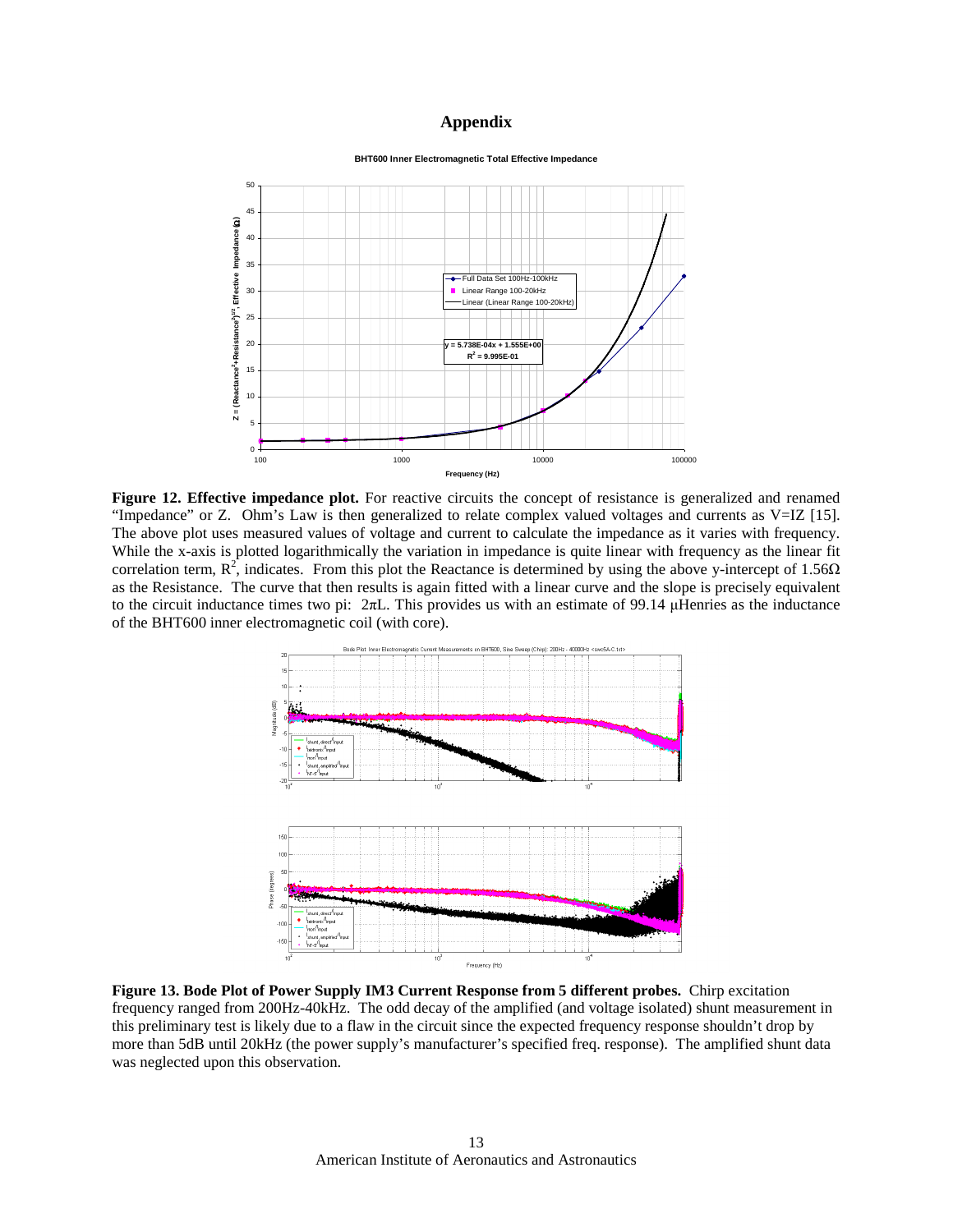

**Figure 14. Bode Plot of Power Supply IM3 Current Response from 4 different probes.** This is similar to the previous figure 13, except that the chirp excitation frequency range increased to 200Hz-100kHz. The increase in the measured current response at higher frequencies (40kHz-100kHz) is unusual but likely is due to the inner electromagnetic coil becoming a more pure inductor (Q-factor increases with frequency to 21 at 100kHz).



**Figure 15. Axial Dependence of low frequency Magnetic Field.** Using the LakeShore 3-Channel Gaussmeter, the decrease in magnetic field is observed to follow the expected  $1/R^2$  law for excitation at a fixed frequency of 100Hz.